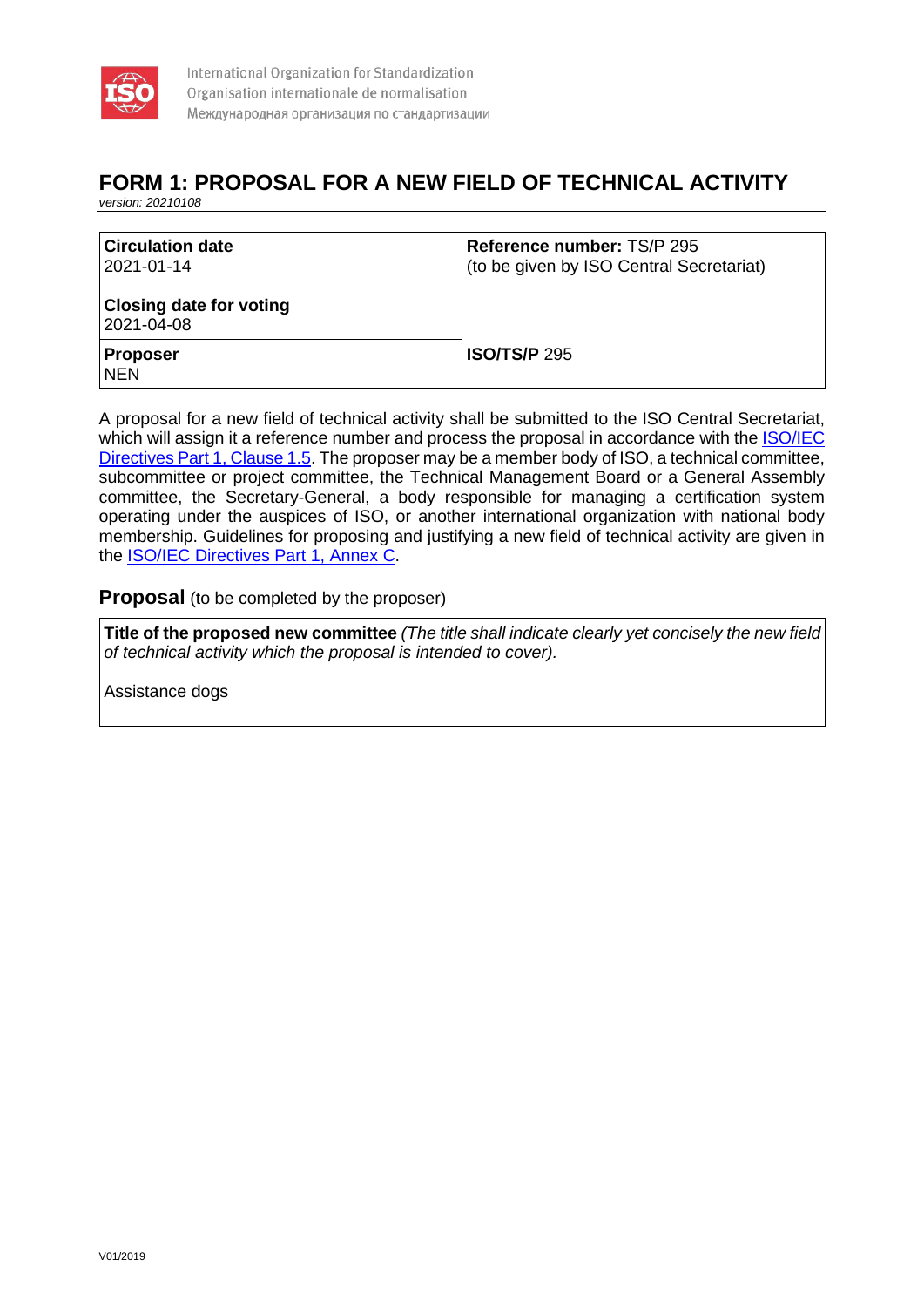**Scope statement of the proposed new committee** *(The scope shall precisely define the limits of the field of activity. Scopes shall not repeat general aims and principles governing the work of the organization but shall indicate the specific area concerned).*

Standardization in the field of assistance dogs focused on, but not limited to;

- terminology.
- health and welfare,
- breeding and puppy development,
- training,
- client services,
- assistance dog professionals.
- conformity assessment, and
- accessibility.

Assistance dogs are specifically trained to perform tasks to increase independence and to mitigate limitations of a person with a disability.

Excluded are:

- dogs that offer only emotional support and/or comfort (i.e. emotional support dogs);
- dog assisted interventions such as facility dogs or dog assisted therapy;
- other kinds of working dogs such as herding dogs, police dogs, search & rescue dogs.

## *Background information:*

An assistance dog is permanently paired with a person with a disability to perform on a one-toone basis tasks to mitigate the limitations of this person.

Please note that 'assistance dog' is the umbrella term. Examples of assistance dogs (in alphabetical order) are autism assistance dogs, developmental disorder assistance dogs, diabetes assistance dogs, guide dogs, hearing dogs, medical alert/response assistance dogs, mobility assistance dogs, PTSD assistance dogs, seizure assistance dogs. In some countries, an assistance dog is referred to as a service dog.

- ☒ **The proposer has checked whether the proposed scope of the new committee overlaps with the scope of any existing ISO committee**
- ☐ **If an overlap or the potential for overlap is identified, the affected committee has been informed and consultation has taken place between proposer and committee on** 
	- **i. modification/restriction of the scope of the proposal to eliminate the overlap,**
	- **ii. potential modification/restriction of the scope of the existing committee to eliminate the overlap.**
- ☐ **If agreement with the existing committee has not been reached, arguments are presented in this proposal (under question 7) as to why it should be approved.**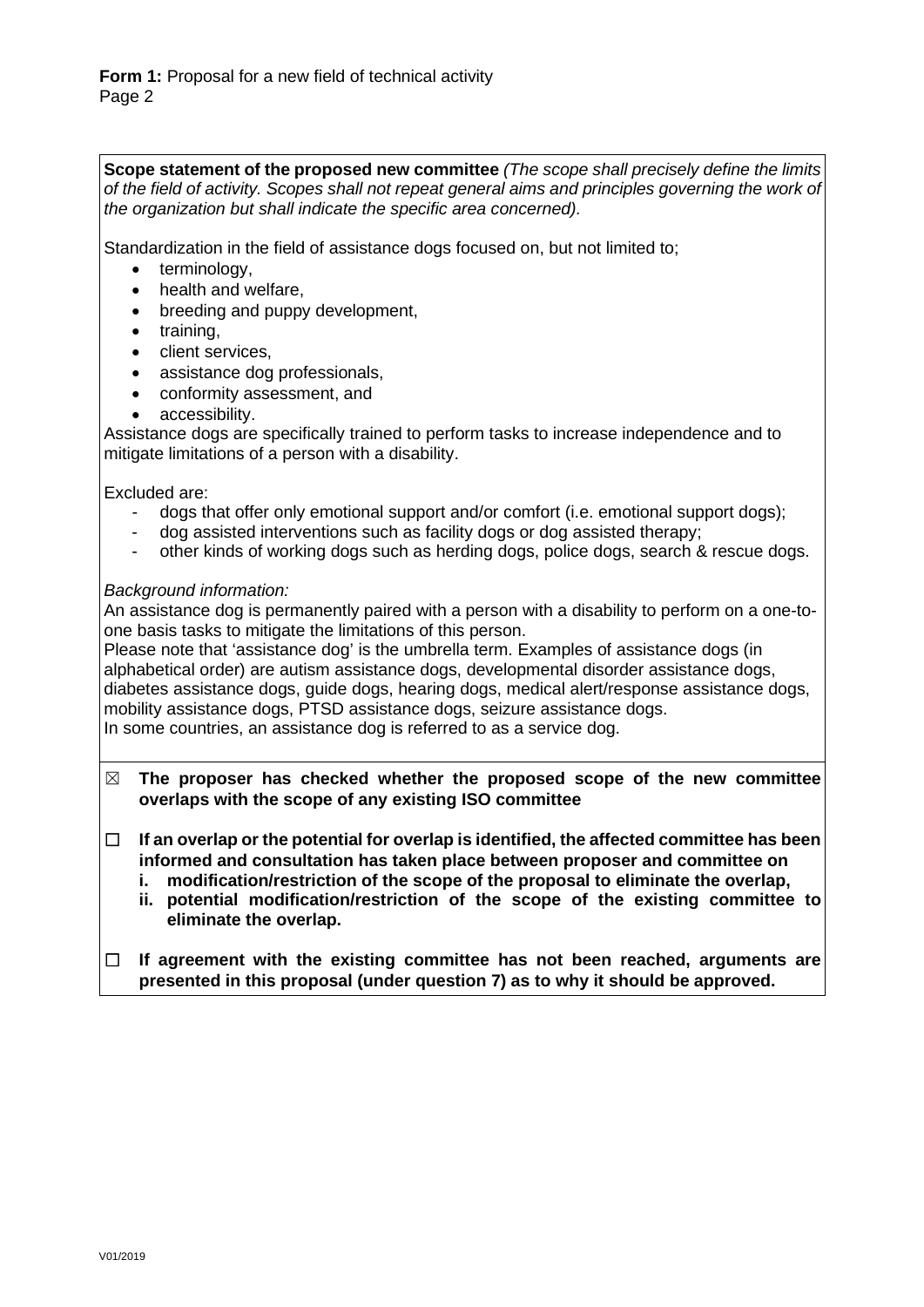**Proposed initial programme of work.** *(The proposed programme of work shall correspond to and clearly reflect the aims of the standardization activities and shall, therefore, show the relationship between the subject proposed. Each item on the programme of work shall be defined by both the subject aspect(s) to be standardized (for products, for example, the items would be the types of products, characteristics, other requirements, data to be supplied, test methods,*  etc.). Supplementary justification may be combined with particular items in the programme of *work. The proposed programme of work shall also suggest priorities and target dates.)*

The proposed programme of work consists of the following main topics that are closely related to each other and should preferably be developed in the same timeframe.

**Work Item 1 'Terminology'** will specify the common terms and definitions in the field of assistance dogs, health and welfare, breeding and puppy development, training, client services, assistance dog professionals, conformity assessment, and accessibility.

**Work Item 2 'Health and welfare'** will specify the high-level principles to ensure the lifetime welfare and well-being of the (assistance) dog, including physical, psychological and emotional health. These requirements will be integrated into the work items below and cover, as a minimum, the following topics:

- define the principles of welfare and its application in relation to the assistance dog;
- veterinary services prophylactic treatments, routine veterinary examinations and essential diagnostic tests;
- maintaining physical health, e.g. diet, grooming, exercise, weight management;
- ensuring welfare and meeting the physical, behavioural and emotional needs of the dog (throughout the whole lifetime);
- kennel facilities, specifications, hygiene and enrichment.

**Work Item 3** '**Breeding and puppy development'** will specify requirements aimed at supporting the breeding programme of and the puppy development programme for assistance dogs. These requirements cover, as a minimum, the following topics:

- selection of breeding dogs (incl. behavioural, veterinary and genetic tests);
- care of breeding dogs;
- breeding processes;
- puppy rearing, early habituation and socialization;
- puppy development programme and education;
- recording health and performance data of working assistance dogs to inform the future breeding programme.

**Work Item 4 'Training and assessment'** will specify the requirements relating to the training and assessment for different types of assistance dogs. These requirements cover, as a minimum, the following topics:

- essential canine temperament and behaviour for all dogs entering formal training;
- essential health requirements for all dogs entering formal training;
- dog training methodology (e.g. application of learning theory, ethically appropriate training practices, and behaviour modification);
- task training and social behaviour performance expectations;
- final assessment of dog performance (pre-allocation to a client).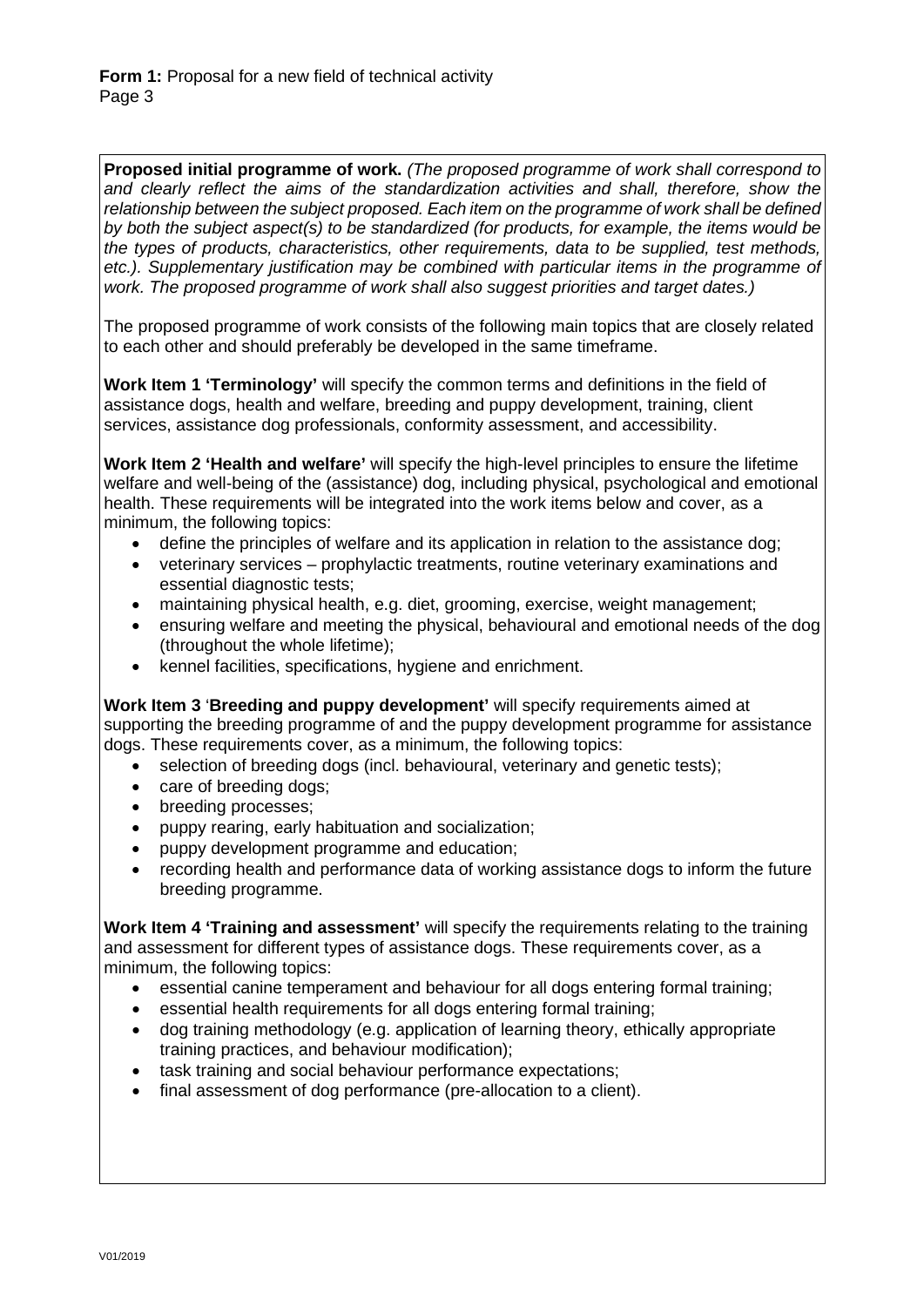**Work Item 5 'Client services'** will specify requirements aimed at pairing and training the assistance dog and the client/user**\*** to be a competent team, maintaining team competence and dog welfare over the years (under the condition of a transparent contract between the assistance dog service provider and client with clear responsibilities to one another). These requirements cover, as a minimum, the following topics:

- safeguarding and respecting the dignity and individuality of clients/handlers;
- the rights and responsibilities of an assistance dog handler (public etiquette and maintenance of dog's standard of health and behaviour);
- accessibility of documented information for the client;
- grievance procedures (incl. appeal process), rights of the client, responsibilities of assistance dog service providers;
- application process and assessment;
- matching and handler training;
- assessment of standards and welfare of the assistance dog team;
- aftercare services;
- procedure for withdrawing services, e.g. removing a dog from a client or service;
- dog retirement criteria and procedure for replacement.

**\***NOTE: In completing this form, cultural and geographical differences were encountered: an example is the term 'client' or 'user'. After the establishment of the ISO/TC, the experts responsible for Work Item 1 and the ISO/TC members should consider this in a more elaborate way.

**Work Item 6 'Competencies for assistance dog professionals'** will specify requirements aimed at breeding, raising, caring for and training assistance dogs provided by assistance dog service providers with professionally skilled staff. Skills, requirements and competencies for assistance dog professionals and service provider staff cover, as a minimum, the following topics:

- education (e.g. person-centred practice, establishing human-canine relationships and disability knowledge to inform specific assistance dog practice);
- assessment;
- skills maintenance and professional development;
- education and assessment for mentoring and training the volunteers.

**Work Item 7 'Conformity assessment'** will specify requirements aimed at the conformity assessment process for the assistance dog service providers and the process for the ownertrained assistance dog teams. These processes include the registration and identification of an assistance dog team. These requirements will cover, as a minimum, the following topics:

- conformity assessment process for assistance dog service providers (e.g. certification);
- conformity assessment process for owner-trained assistance dog teams (e.g. certification);
- registration and identification of certified assistance dog teams (e.g. universal access card/passport).

**Work Item 8 'Accessibility'** will specify requirements aimed at supporting the ease of access and moving within all public spaces for assistance dog teams and ensuring their rights under the United Nations Convention on the Rights of Persons with Disabilities (UN CRPD), so that they have the same opportunities as all citizens and can participate independently in all areas of life. These requirements will cover, as a minimum, the following topics:

- transportation and free movement;
- legislation considerations;
- recognized prohibited areas for assistance dogs:
- procedures for limiting access.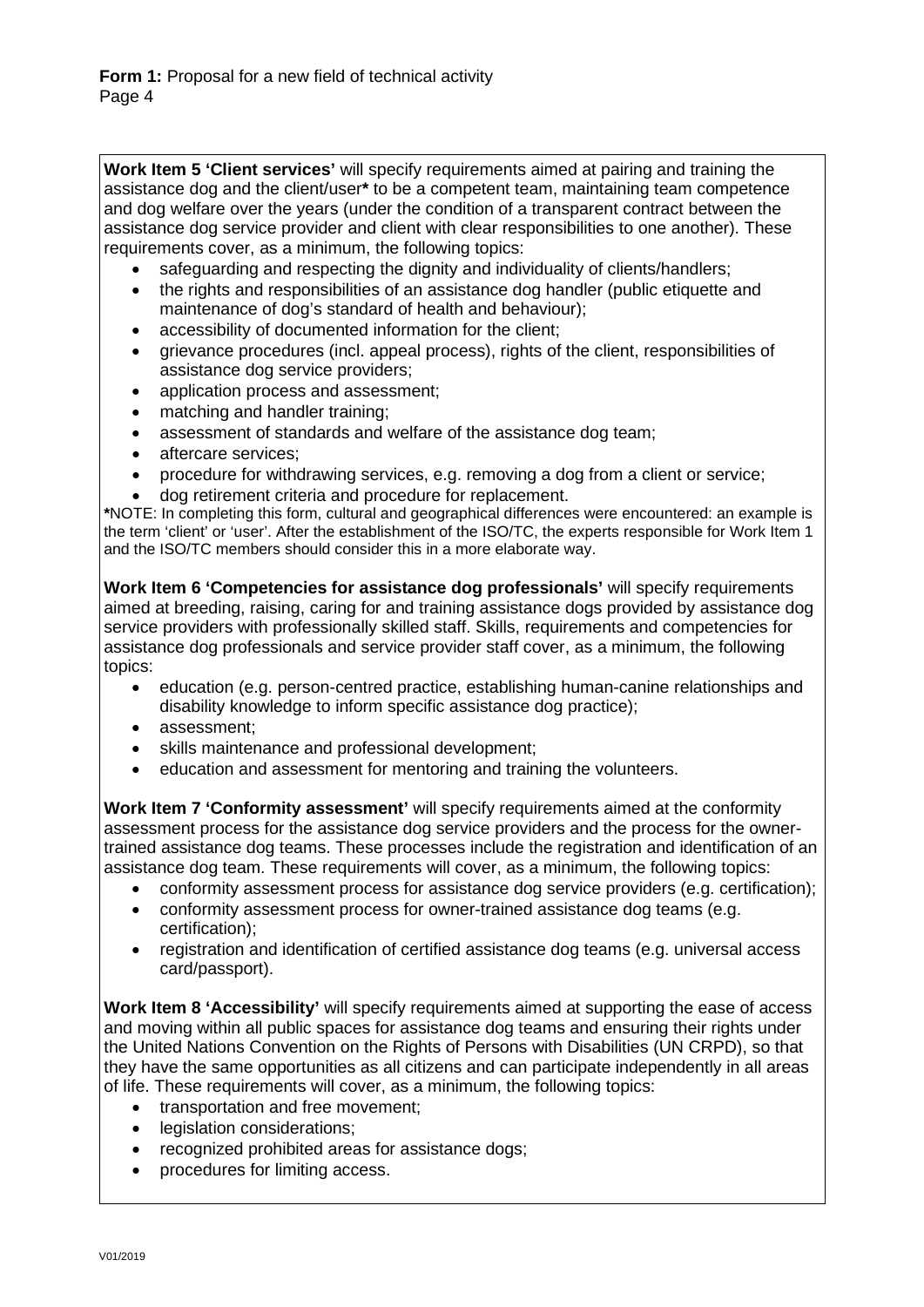Topics for future consideration for the programme of work are related to administration (incl. HR policies), risk management (incl. financial accountability) and governance of assistance dog service providers.

**Indication(s) of the preferred type or types of deliverable(s) to be produced under the proposal** *(This may be combined with the "Proposed initial programme of work" if more convenient).*

The primary deliverables of this proposal will be International Standards (ISO), but also other deliverables may be possible. More information is given under "proposed initial programme of work".

**A listing of relevant existing documents at the international, regional and national levels.**  *(Any known relevant document (such as standards and regulations) shall be listed, regardless of their source and should be accompanied by an indication of their significance.)*

At least the following documents should be considered (in alphabetical order):

- Assistance Dogs International (ADI) Standards
- CEN/TC 452 'Assistance dogs': six Preliminary Work Items for European Standards in a series (i.e. six parts)
- International Guide Dog Federation (IGDF) Standards
- National, state, and/or regional dog regulations (e.g. welfare, breed specific)
- National, state, and/or regional accessibility regulations
- National standards for assistance and/or guide dogs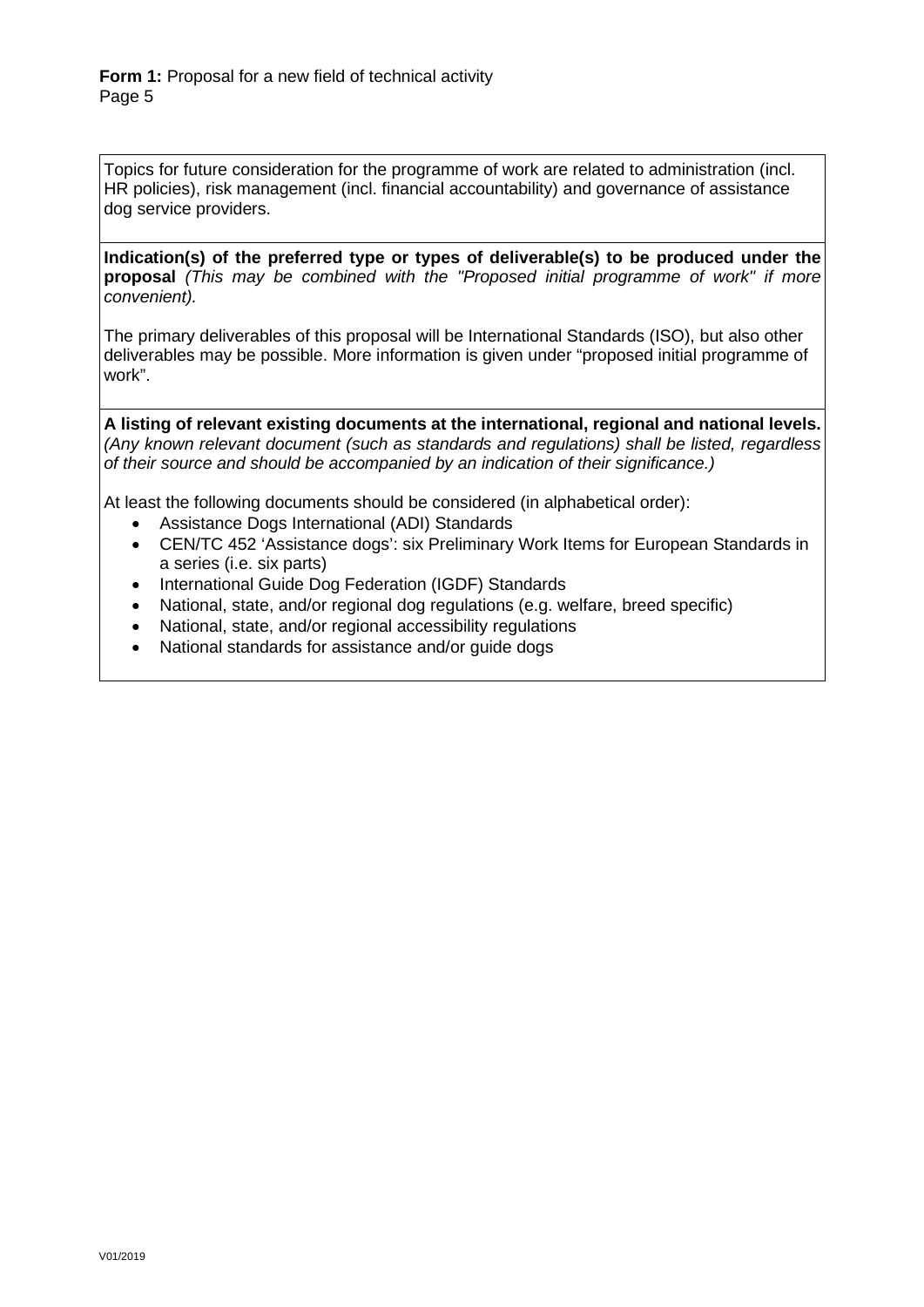**A statement from the proposer as to how the proposed work may relate to or impact on existing work, especially existing ISO and IEC deliverables.** *(The proposer should explain how the work differs from apparently similar work, or explain how duplication and conflict will be minimized. If seemingly similar or related work is already in the scope of other committees of the organization or in other organizations, the proposed scope shall distinguish between the proposed work and the other work. The proposer shall indicate whether his or her proposal could be dealt with by widening the scope of an existing committee or by establishing a new committee.)*

There will be no direct overlap of the proposed scope between this proposal and other Technical or Subcommittees within ISO and IEC. There exist, however, other ISO/TCs that do have some elements that might be of relevance for the proposed ISO Technical Committee. In particular, these are:

- ISO/CASCO 'Committee on conformity assessment' [\(link\)](https://www.iso.org/committee/54998.html)
- ISO/TC 168 'Prosthetics and orthotics' [\(link\)](https://www.iso.org/committee/53630.html)
- ISO/TC 173 'Assistive products' [\(link\)](https://www.iso.org/committee/53782.html)
- ISO/TC 210 'Quality management and corresponding general aspects for medical devices' [\(link\)](https://www.iso.org/committee/54892.html)
- ISO/TC 232 'Education and learning services' [\(link\)](https://www.iso.org/committee/537864.html)
- ISO/PC 311 'Vulnerable consumers' [\(link\)](https://www.iso.org/committee/6614775.html)
- ISO/TC 312 'Excellence in service' [\(link\)](https://www.iso.org/committee/6721315.html)
- ISO/TC 314 'Ageing societies' [\(link\)](https://www.iso.org/committee/6810883.html)

For CEN, there is one relevant Technical Committee [\(CEN/TC 452 'Assistance dogs'\)](https://standards.cen.eu/dyn/www/f?p=204:7:0::::FSP_ORG_ID:2181734&cs=15B376FE55757BDA2A8DB4FE779B3DC45). The objective is to develop the International Standards (ISO) in close cooperation with CEN/TC 452 under the [Vienna Agreement.](https://isotc.iso.org/livelink/livelink?func=ll&objId=4230689&objAction=Open&nexturl=%2Flivelink%2Flivelink%2Ffetch%2F2000%2F2122%2F3146825%2F4229629%2F4230450%2F4230458%2Fcustomview%252Ehtml%3Ffunc%3Dll%26objId%3D4230458%26objAction%3Dbrowse%26sort%3Dsubtype)

#### **A listing of relevant countries where the subject of the proposal is important to their national commercial interests.**

| Australia<br>Austria<br>Belgium<br><b>Brazil</b><br>-<br><b>Bulgaria</b><br>Canada<br>Chile<br>China<br>Croatia<br><b>Czech Republic</b><br>Denmark<br>Estonia<br>Finland<br>France<br>Germany<br>Greece<br>Hong Kong<br>Hungary<br>-<br>Ireland<br>Israel<br>Italy | Japan<br>-<br>Korea (Republic of)<br>$\overline{\phantom{a}}$<br>Lithuania<br>Luxembourg<br>-<br><b>Netherlands</b><br>New Zealand<br>-<br>Norway<br>-<br>Poland<br>Portugal<br>-<br>Romania<br>-<br>Russia<br>-<br>Slovak Republic<br>-<br>Slovenia<br>-<br>South Africa<br>-<br>Spain<br>٠<br>Sweden<br>-<br>Switzerland<br>-<br>Taiwan<br>-<br>Turkey<br>-<br>United Kingdom<br>-<br><b>United States</b> |
|---------------------------------------------------------------------------------------------------------------------------------------------------------------------------------------------------------------------------------------------------------------------|--------------------------------------------------------------------------------------------------------------------------------------------------------------------------------------------------------------------------------------------------------------------------------------------------------------------------------------------------------------------------------------------------------------|
|---------------------------------------------------------------------------------------------------------------------------------------------------------------------------------------------------------------------------------------------------------------------|--------------------------------------------------------------------------------------------------------------------------------------------------------------------------------------------------------------------------------------------------------------------------------------------------------------------------------------------------------------------------------------------------------------|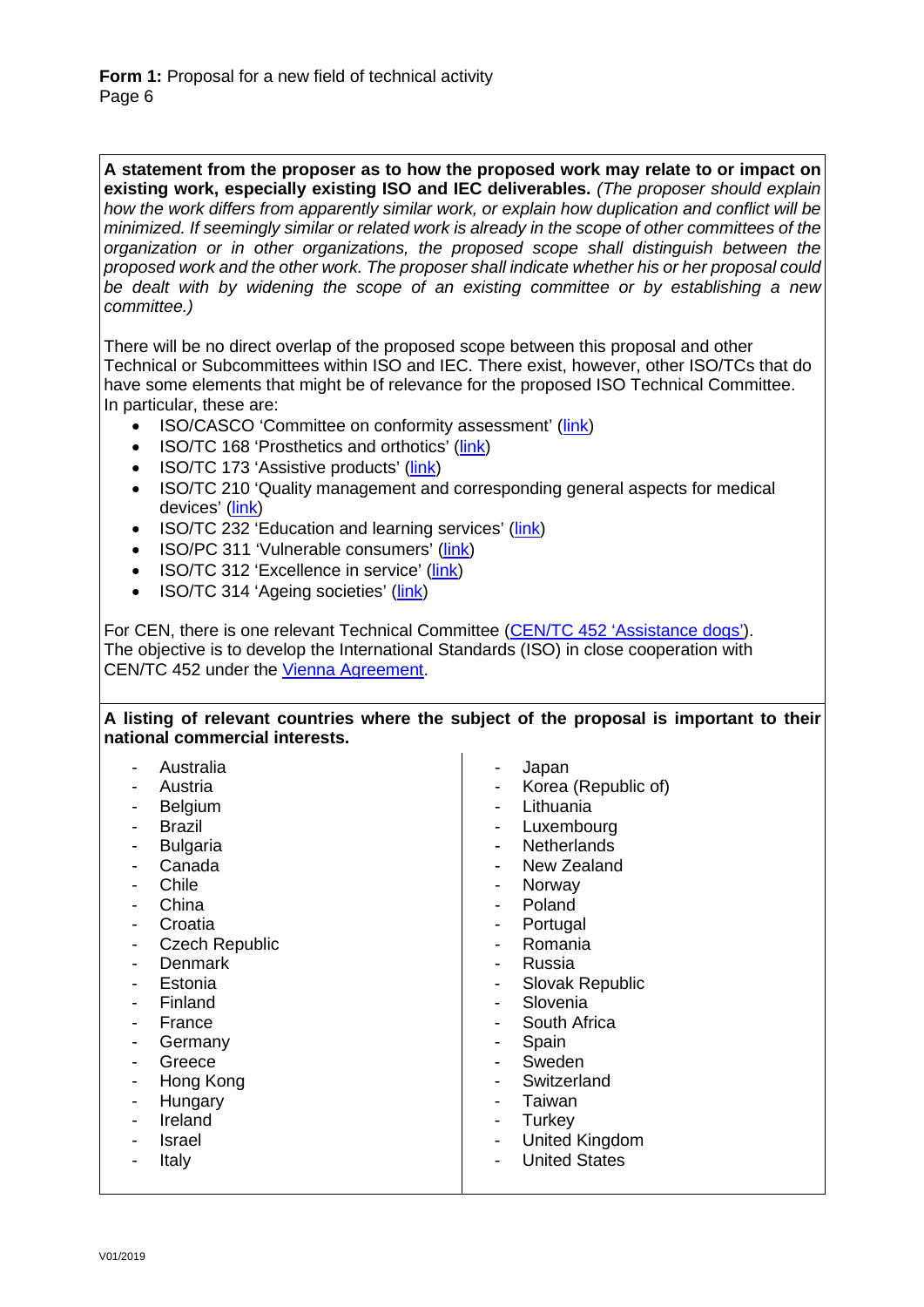**Form 1:** Proposal for a new field of technical activity Page 7

**A listing of relevant external international organizations or internal parties (other ISO and/or IEC committees) to be engaged as liaisons in the development of the deliverable(s).** *(In order to avoid conflict with, or duplication of efforts of, other bodies, it is important to indicate all points of possible conflict or overlap. The result of any communication with other interested bodies shall also be included.)*

Relevant external international organizations (in alphabetical order), such as:

- Assistance Dogs International [\(ADI\)](https://assistancedogsinternational.org/)
- European Guide Dog Federation [\(EGDF\)](https://www.egdfed.org/home)
- International Air Transport Association [\(IATA\)](https://www.iata.org/)
- International Guide Dog Federation [\(IGDF\)](https://www.igdf.org.uk/)
- International Working Dog Breeding Association [\(link\)](http://www.iwdba.org/)
- Lions International [\(link\)](http://www.lionsclubs.org/en)
- United Nations [\(UN\)](https://www.un.org/en/)
- World Blind Union [\(link\)](http://www.worldblindunion.org/)
- World Health Organization [\(WHO\)](https://www.who.int/)
- World Small Animal Veterinary Association [\(WSAVA\)](https://wsava.org/)
- World Organization for Animal Health [\(OIE\)](http://www.oie.int/)

For CEN, there is one relevant Technical Committee [\(CEN/TC 452 'Assistance dogs'\)](https://standards.cen.eu/dyn/www/f?p=204:7:0::::FSP_ORG_ID:2181734&cs=15B376FE55757BDA2A8DB4FE779B3DC45). The objective is to develop the International Standards (ISO) in close cooperation with CEN/TC 452 under the [Vienna Agreement.](https://isotc.iso.org/livelink/livelink?func=ll&objId=4230689&objAction=Open&nexturl=%2Flivelink%2Flivelink%2Ffetch%2F2000%2F2122%2F3146825%2F4229629%2F4230450%2F4230458%2Fcustomview%252Ehtml%3Ffunc%3Dll%26objId%3D4230458%26objAction%3Dbrowse%26sort%3Dsubtype)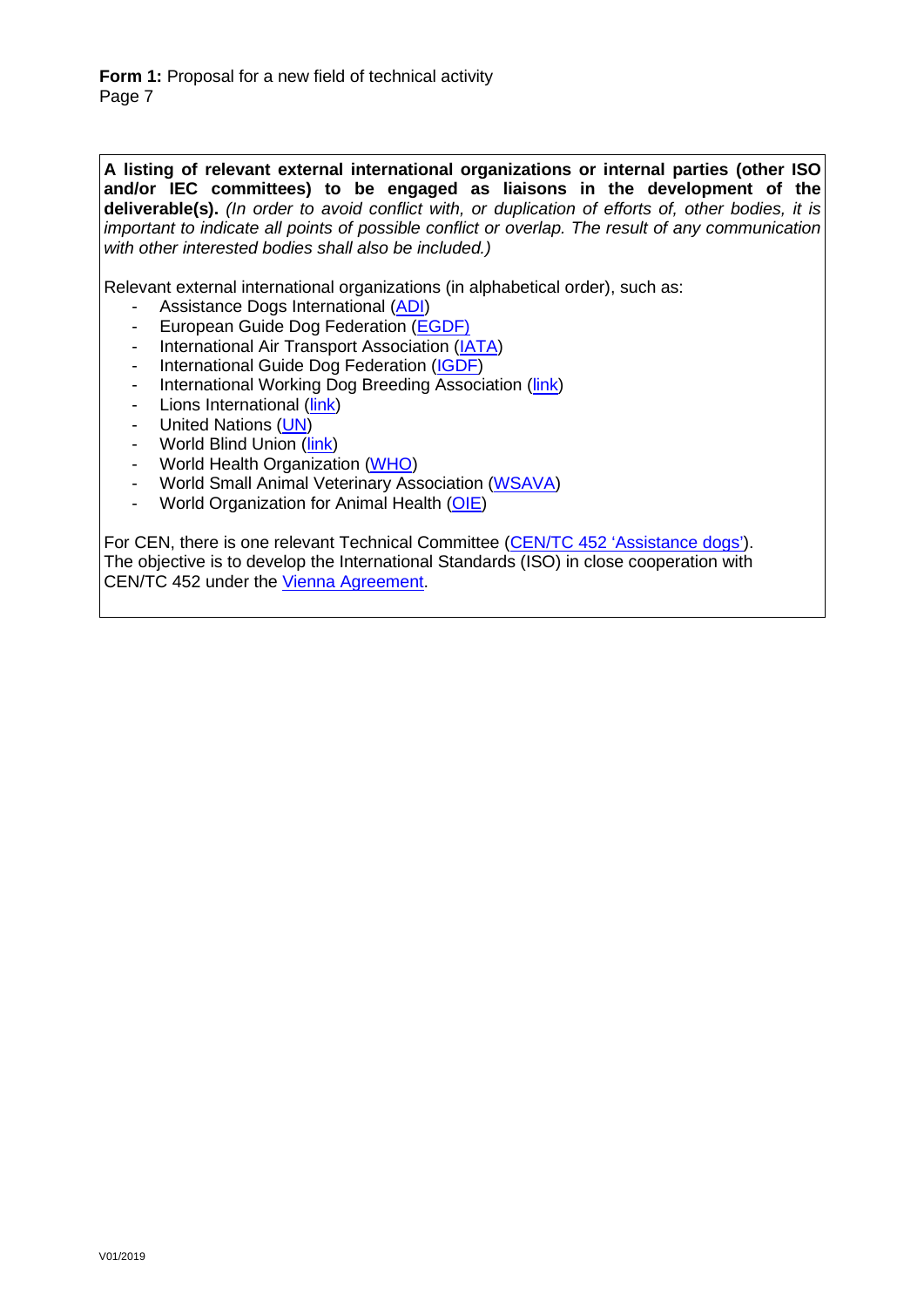## **A simple and concise statement identifying and describing relevant affected stakeholder categories (including small and medium sized enterprises) and how they will each benefit from or be impacted by the proposed deliverable(s).**

Potentially relevant stakeholder groups are:

- Providers of assistance dogs\* (e.g. individual service providers, service provider federations or coalitions)
- Clients or users (e.g. user groups, clients councils or associations)
- Industry and commerce\* (e.g. restaurants, supermarkets, hotels, taxis, airlines, airports, insurance companies, dog food manufacturers)
- Government (e.g. public authorities [regional, national and local], public transportation, regulators)
- Academic and research bodies (e.g. universities)
- Non-governmental organizations (e.g. veterinary associations, animal welfare organizations, disability advocacy groups)
- Other (e.g. certification bodies, funders, general interest, volunteers)

*\*Small and medium sized enterprises are part of these stakeholder groups.*

Benefits of the proposed deliverable(s):

All stakeholder groups will benefit by having internationally-accepted standards and definitions for 'assistance dogs'. Clear definitions and standards offer all stakeholders clarity regarding the identification of assistance dogs, facilitate improved legal access to public spaces for persons who are partnered with assistance dogs and thus enable persons with disabilities to participate more fully in society across the globe.

These ISO standards will also play a role in the quality assurance of organizations that provide assistance dogs. The development of internationally-recognized standards for assistance dogs will positively impact assistance dog welfare, quality of breeding, puppy development, dog training and service provision. High ISO standards for assistance dogs will protect the safety of assistance dog users and the general public. Adopted ISO standards provide governments and other stakeholders with internationally-accepted requirements for assistance dogs.

Ultimately, persons with disabilities, and any funders of these services, will have the choice to work with assistance dog service providers who operate in accordance with ISO standards. The option also exists for persons with disabilities to choose to self-train their own assistance dog, achieve the same standard and therefore receive the same benefit of protection in relation to free movement and access to public spaces.

The future ISO standards for assistance dogs could contribute to these United Nations Sustainability Goals (UN SDGs):

- [Goal 3:](https://www.iso.org/sdg/SDG03.html) Good health and well-being
- [Goal 8:](https://www.iso.org/sdg/SDG08.html) Decent work and economic growth
- [Goal 10:](https://www.iso.org/sdg/SDG10.html) Reduced inequalities

**An expression of commitment from the proposer to provide the committee secretariat if the proposal succeeds.**

If the proposal is accepted, NEN is willing to undertake the work of secretariat of the new ISO Technical Committee and is committed to provide all resources to successfully run the secretariat as Committee Manager.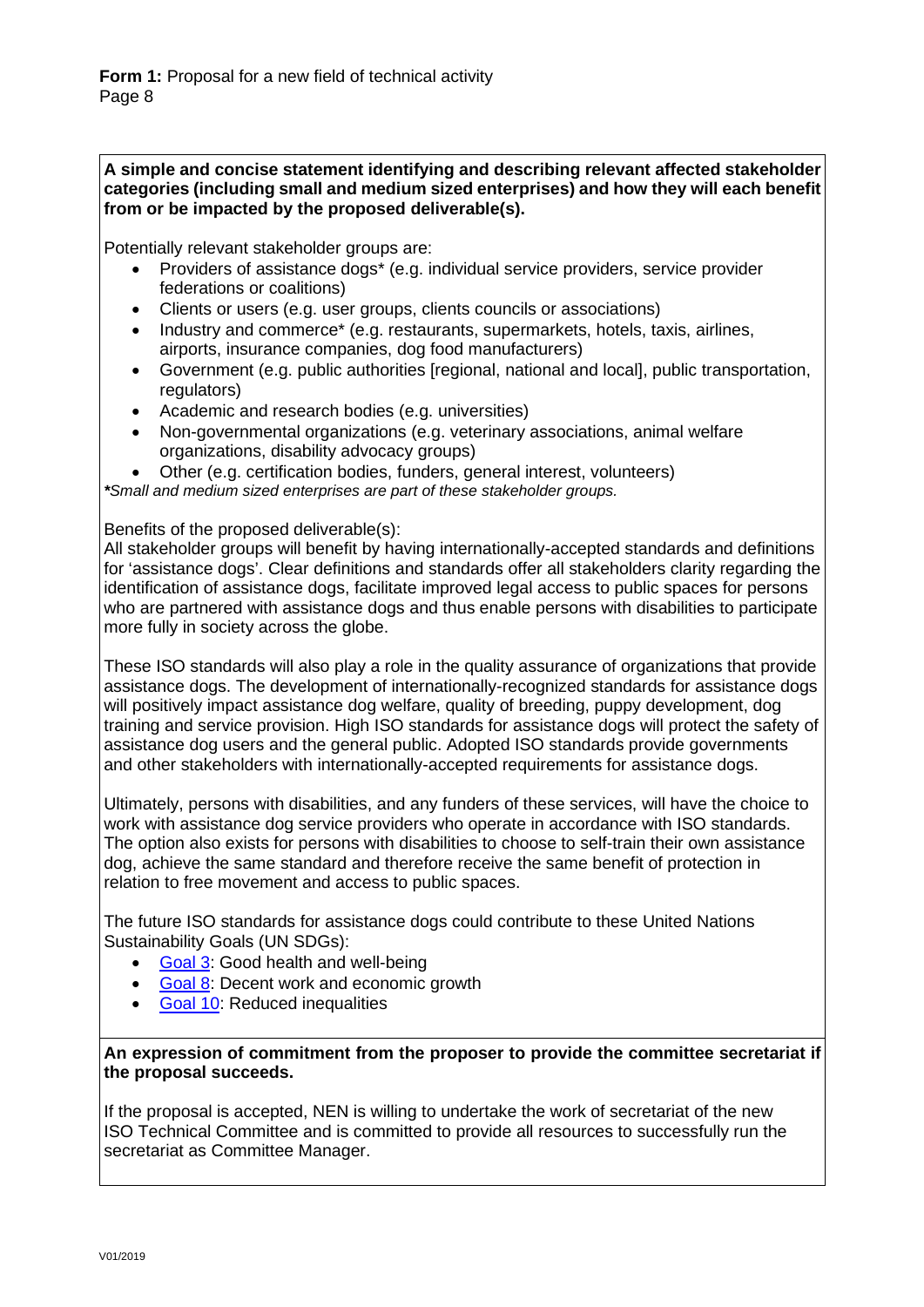**Purpose and justification for the proposal.** *(The purpose and justification for the creation of a new technical committee shall be made clear and the need for standardization in this field shall be justified. Clause C.4.13.3 of [Annex C](https://www.iso.org/sites/directives/current/part1/index.xhtml#_idTextAnchor310) of the ISO/IEC Directives, Part 1 contains a menu of*  suggestions or ideas for possible documentation to support and purpose and justification of *proposals. Proposers should consider these suggestions, but they are not limited to them, nor are they required to comply strictly with them. What is most important is that proposers develop and provide purpose and justification information that is most relevant to their proposals and that makes a substantial business case for the market relevance and the need for their proposals. Thorough, well-developed and robust purpose and justification documentation will lead to more informed consideration of proposals and ultimately their possible success in the ISO IEC system.)*

Many countries around the globe ratified the Convention on the Rights of Persons with Disabilities of the United Nations (UN CRPD) over the last decade and are implementing it on a national level. The UN CRPD endeavours to elaborate in detail the rights of persons with disabilities and set out a code of implementation. On the fundamental issue of accessibility, the CRPD requires countries to identify and eliminate obstacles and barriers and ensure that persons with disabilities can access their environment, transportation, public facilities and services.

Assistance dogs (including guide dogs) are used by persons with disabilities to have unrestricted mobility and independence in their daily life. Certain governments consider providing access to persons with disabilities and their assistance dogs as an essential measure. However, assistance dogs and their users are still frequently denied access to public spaces, transportation (e.g. taxis, trains, airplanes) and private accommodations. International Standards (ISO) are a way to address global accessibility issues that users and their assistance dogs face on a daily basis. They will provide stakeholders with information about how to recognize an assistance dog, and the requirements an assistance dog team has to meet. This will have an incredibly positive impact for persons who rely on effectively trained assistance dogs to enhance their ability to live a life without limits.

Around two hundred and fifty guide and assistance dog service providers are a member of and/or accredited by one or both international associations IGDF and ADI, which developed standards for respectively guide and assistance dogs. Approximately, 50 000 working teams globally are supported by organizations who are members of IGDF and ADI. In both cases, the standards are developed, monitored and evaluated by the sector or industry themselves; it would be desirable to have independent measures as ISO standards for this purpose. Besides the guide and assistance dog service providers which are affiliated with one of these two international organizations, there are also service providers that are not a member of one of these international organizations. Most likely, these assistance dog service providers will have to comply in the future with the ISO standards and in general this will have a positive impact on the quality of the assistance dogs and provide a higher level of assurance for the users.

An increasing number of persons are choosing to source and sometimes train their own assistance dog, many times very successfully. There needs to be equity of standards and assessment for these teams so that they too can gain access to public spaces and transportation. Meanwhile, there is a growing number of persons who are presenting their pet dog as an 'assistance dog', on occasions simply to gain access to air travel or public spaces. The behaviour of poorly trained and/or cared for dogs could impact upon the access rights of persons with legitimate assistance dogs. Without clarity of what an assistance dog is, challenging these cases is difficult and is presenting a growing concern to stakeholders.